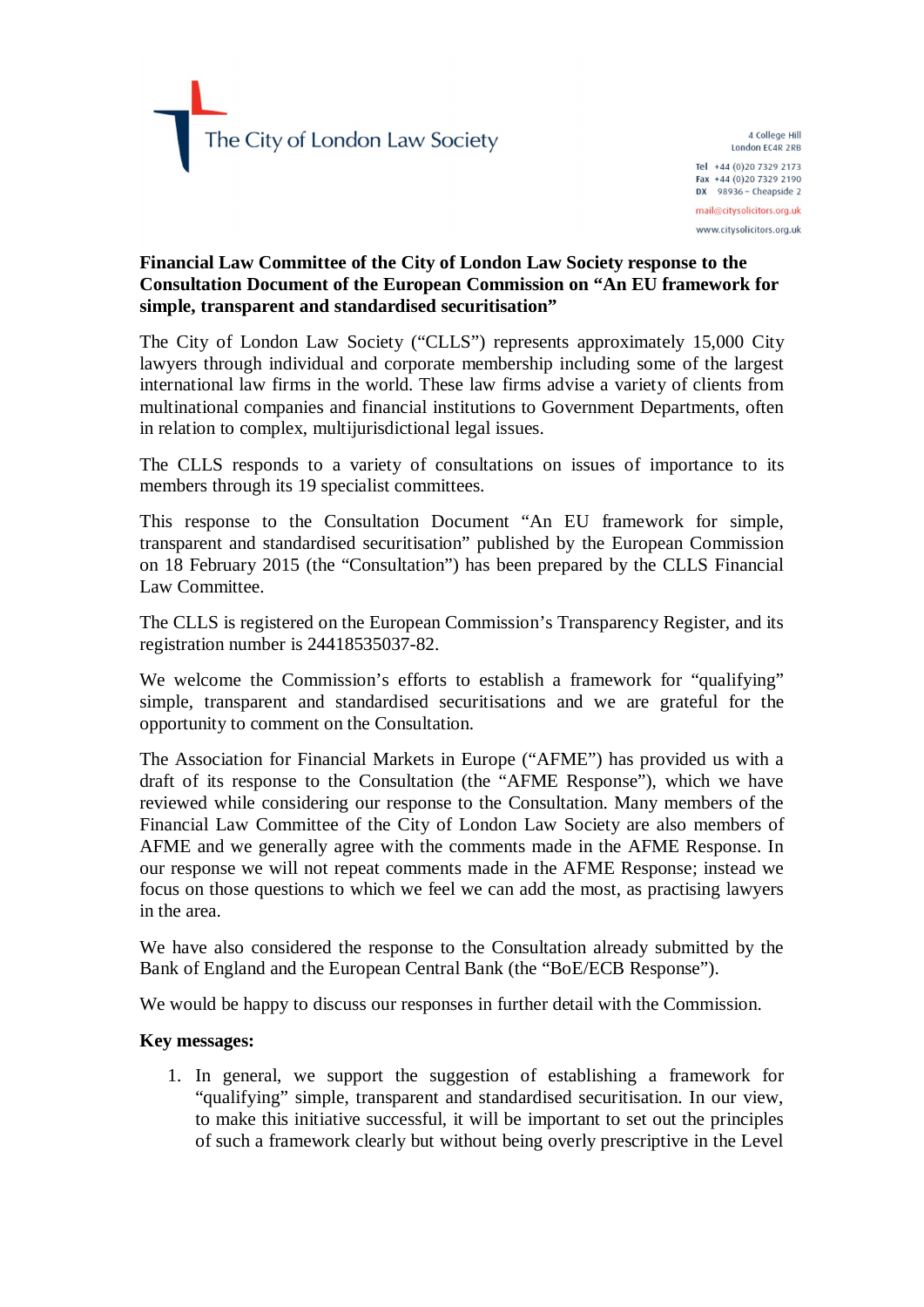1 legislation. To allow the necessary flexibility to cater for future market developments at the same time as providing legal certainty, we suggest that the foundation criteria should comprise clear guiding principles with details of how such principles should be applied set out in technical guidance. Such guidance could be adapted more quickly and easily than Level 1 legislation to address changes in the market. The Level 1 legislation will need to contain provisions which permit delegated powers of sufficient breadth for this to work. We would advocate that the foundation criteria are set out in an EU regulation, rather than a directive, to achieve a consistent application of the criteria across the EU.

- 2. We agree with comments made in the AFME Response and in the BoE/ECB Response that the regulatory treatment of qualifying securitisations should be adjusted to achieve a more level playing field with competing fixed income products, in particular covered bonds. In our view, it is hard to justify the current differential treatment of covered bonds and securitisations based on empirical evidence from the European market. We note that in the Consultation, the Commission states that "investors in Europe have generally preferred covered bond instruments. This may have been due to the existence of well-developed national frameworks being in place and the higher degree of guarantee offered by their dual recourse nature (where the claim can be made to both the underlying pool of assets and on the issuer). This is in contrast to securitisation which offers recourse only to the underlying assets." Our understanding from clients is that one of the key drivers for the recent preference has been the differential regulatory treatment, rather than differences in the legal frameworks. We would also note that much covered bond legislation is untested and covered bonds are no more proven against legal challenges than securitisations.
- 3. In order to achieve the Commission's aims of developing a sustainable European securitisation market in the near future, it is important that new rules are quickly put in place: (a) to address existing issues as soon as possible and (b) to avoid an extended period of uncertainty potentially deterring activity in the market.
- 4. We would welcome transitional relief for existing securitisation transactions, perhaps along the lines of the approach taken for Solvency II Type 1 **Securitisations**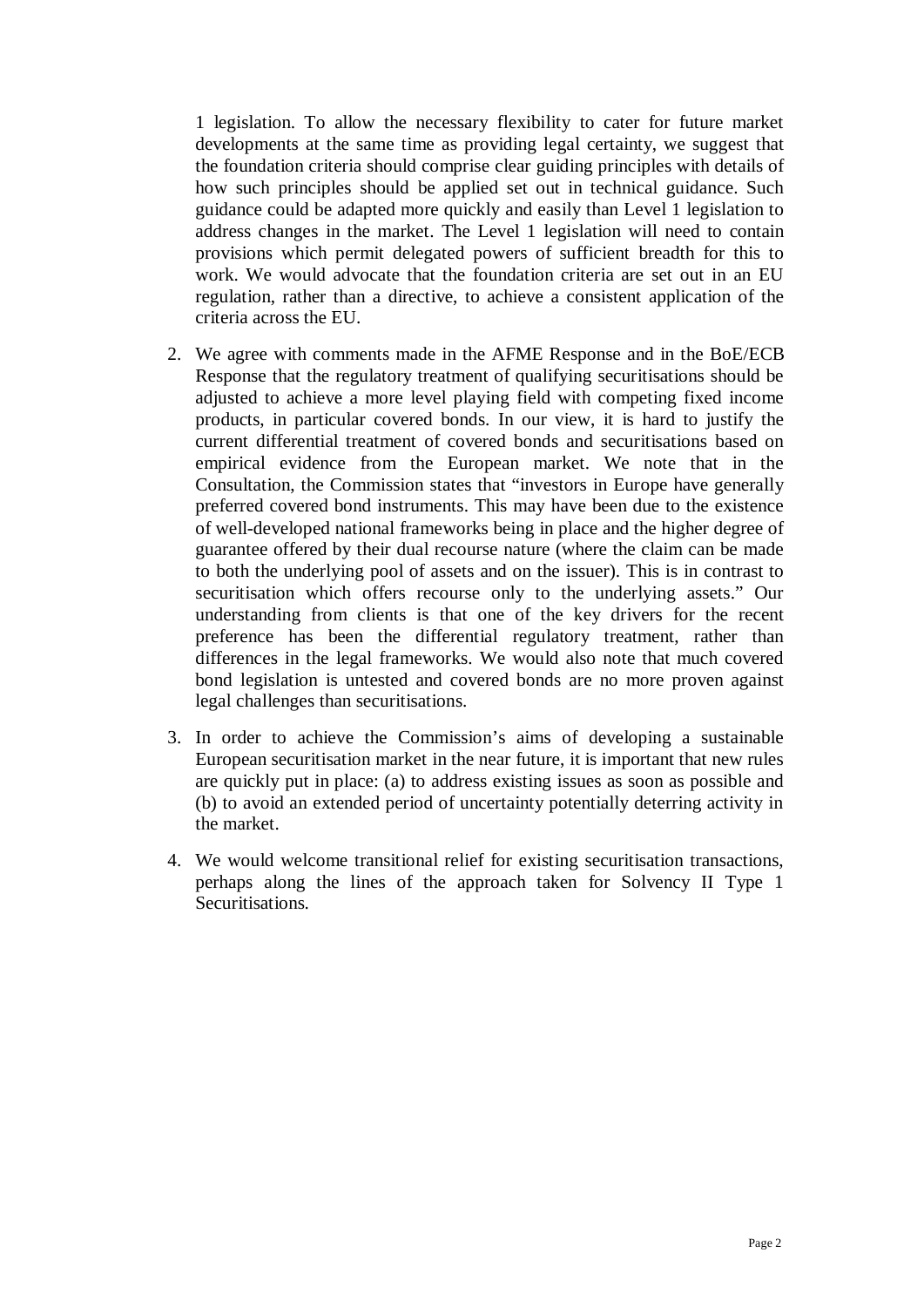# **Question 1:**

# **A. Do the identification criteria need further refinements to reflect developments taking place at EU and international levels? If so, what adjustments need to be made?**

We support the principles-based approach and foundation criteria suggested in the AFME Response and would add the following comments:

- 1. In our view, this initiative stands the best chance of success if the principles setting out the criteria for qualifying securitisations are general and clear but not overly prescriptive. If the criteria are overly prescriptive, there is a substantial risk that the majority of transactions would be unable to comply due to some element of the criteria. If the majority of securitisations do not qualify, we would not expect this initiative to have a significant impact on the market. Therefore, we would suggest setting out general, principles-based criteria for qualification in the Level 1 legislation, with more detailed guidance about how the criteria will be applied being provided by the European regulatory bodies through Level 2 technical provisions and detailed Level 3 guidance. For this to work, the Level 1 legislation must contain provisions which permit delegated powers of sufficient breadth. This would enable the framework to be more flexible, to adapt to changes in the market and to address any teething issues with the new rules quickly, as and when they arise. We would advocate that the foundation criteria are set out in an EU regulation, rather than a directive, to achieve a consistent application of the criteria across the EU.
- 2. It will be important to use a clear, and appropriate, definition of "securitisation" so that the market has certainty about what is and is not a securitisation, before deciding whether a securitisation is qualifying or nonqualifying. In our view, the current definition of securitisation from Regulation 575/2013/EU (the "CRR") is too wide and unclear as to its scope. If this definition is used, it would be helpful if the authorities could provide more detailed guidance on its scope. Legal counsel have encountered various situations where it is unclear from the current rules and guidance whether or not certain transactions fall within the scope of the CRR securitisation definition; there are many structures which appear to be a "securitisation" according to a strict reading of the definition, but ought not to be when considering the purpose of the rules and the mischief they were seeking to address.
- 3. Careful consideration needs to be given to the labelling of qualifying securitisations to avoid sending a potentially misleading signal that qualifying securitisations have a lower credit risk than non-qualifying securitisations, which will not always be the case.
- 4. We would welcome transitional relief for existing securitisation transactions, perhaps along the lines of the approach taken for Solvency II Type 1 Securitisations.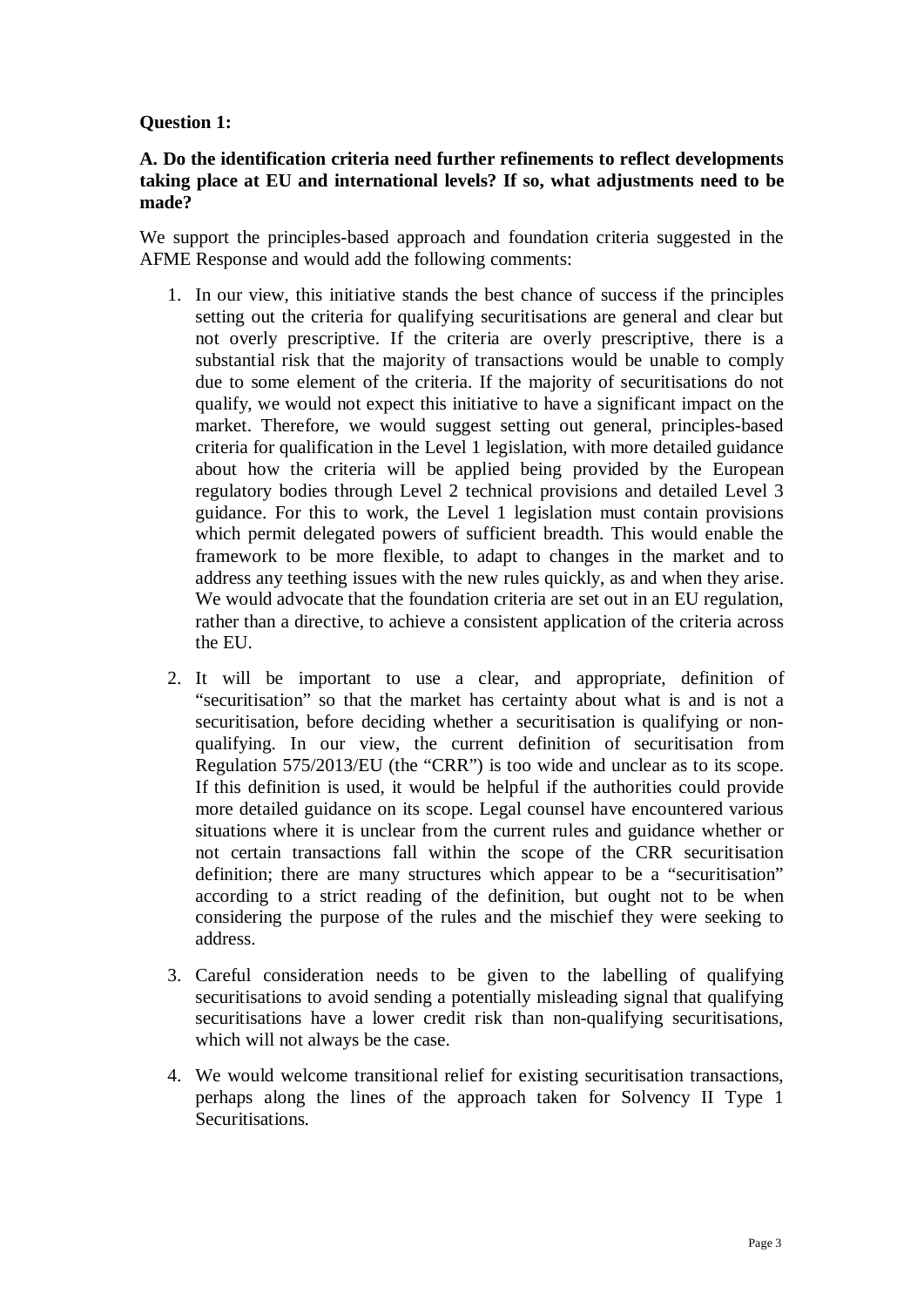# **B. What criteria should apply for all qualifying securitisations ('foundation criteria')?**

- 1. We agree with the general foundation criteria suggested in the AFME Response. We would advocate using those as a starting point rather than the criteria proposed by the EBA in its Discussion Paper published on 14 October 2014.
- 2. We note that the Consultation refers to "true sale" as a potential element of standardisation criteria. Due to the differences between Member States' legal systems, we think it would be more helpful to frame the criteria in terms of achieving an effective isolation of assets from an insolvent originator's estate than attempt to specify the method of transfer required. Whether there has been an effective isolation of assets on the insolvency of an originator can only be judged according to the applicable national law governing the arrangement.
- 3. Consideration should be given to permitting certain forms of synthetic securitisation to qualify as simple, transparent and standardised securitisation. This is particularly important if the Commission wishes to encourage securitisation of SME loans; our experience to date is that most, if not all, securitisations of SME loans have used synthetic structures. Please see our response to Question 16 for further discussion of this.

# **Question 2:**

# **A. To what extent should criteria identifying simple, transparent, and standardised short-term securitisation instruments be developed? What criteria would be relevant?**

We generally agree with the comments made in the AFME Response and would add the following comments:

1. We are encouraged by the support for short-term securitisations and, in particular, asset-backed commercial paper programmes ("ABCP programmes"). ABCP programmes provide corporates with additional, flexible, stable and potentially cheaper financing against trade receivables originated in the ordinary course of their businesses; it is an additional funding tool that helps companies diversify their treasury platform and reduce overreliance on bank lending and other capital market financings. The programmes have also helped to increase the overall credit supply to the real economy by financing consumer loan products, such as auto-loans/leases, consumer loans and credit cards. The promotion of ABCP programmes to provide financing to the real economy should be encouraged, in particular, to allow companies to finance each stage of their working capital cycle (including inventory and work-in-progress in addition to trade receivables arising out of the sale of goods/supply of services). The criteria to be developed should take account of the key benefits of ABCP programmes and related and ancillary regulation should complement this approach (in particular, the proposed Money Market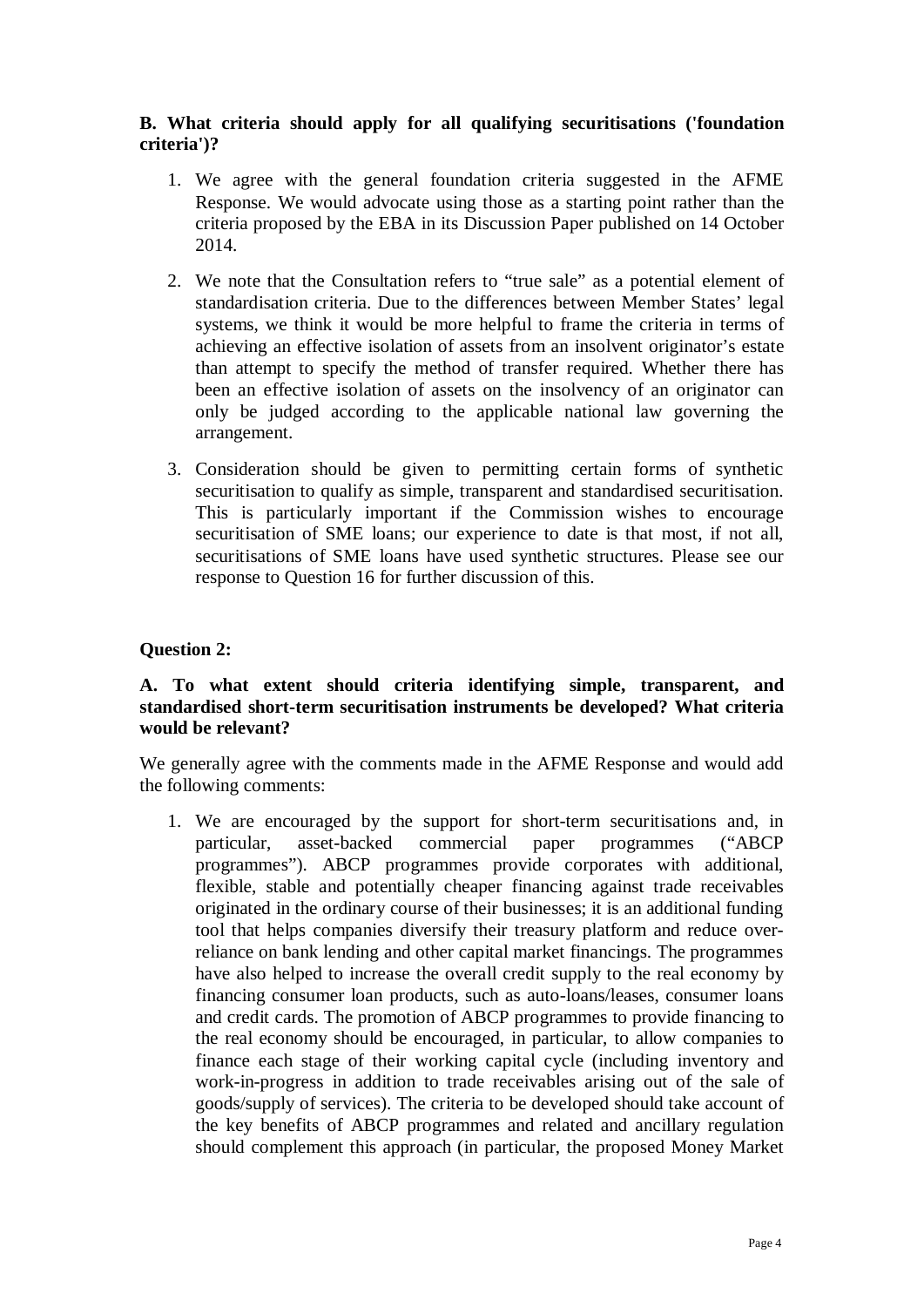Funds Regulation and Regulation 1060/2009 on credit rating agencies (the "CRA Regulation")).

- 2. We agree that short-term securitisations have particular characteristics which means that specific criteria identifying simple, transparent, and standardised short-term securitisation instruments should be developed.
- 3. It is critical that the criteria appropriately distinguish between (a) the ABCP programme and (b) each discrete transaction which it funds. The transactions funded by ABCP programmes typically, although not always, involve the sale or transfer of a static or revolving pool of receivables/assets (the "Transaction Assets") to a special purpose vehicle newly established solely for the purpose of the relevant transaction (the "Transaction SPV") which is not a vehicle forming part of, or operating within, the ABCP programme itself. The Transaction SPV funds its purchase/transfer of assets by issuing a note, other type of debt instrument or trust interest to, or by receiving advances under a loan facility provided by, the ABCP programme and, as a result, the Transaction SPV and the ABCP programme enter into a debtor/creditor relationship. Each debt instrument, trust interest or loan issued or made in connection with a transaction and subscribed for, or provided by, the ABCP programme will be the "asset" acquired by the programme (a "Programme Asset"). A transaction will often, by virtue of the tranching of the debt instruments/loans issued or provided in connection with it, fall within the definition of "securitisation" for the purposes of the CRR and, accordingly, a retention of five per cent. will be made in relation to it by the identified retainer (i.e., the originator or original lender of the Transaction Assets) – this retention will form part of the overall transaction-level credit enhancement.
- 4. It is assumed in a number of places in current EU legislation and technical guidance that each ABCP programme is directly purchasing pools of receivables or other assets (for example, see sub-paragraphs 3(j) and (k) of Article 259 of the CRR) which, as discussed above, is generally not the case. The use of Transaction SPVs and the form in which ABCP programmes acquire assets should be recognised and accommodated within the criteria as it is in the securitisation retention rules implemented in the United States.
- 5. The criteria will need to accommodate and recognise the internal structure of ABCP programmes. An ABCP programme is often, although not always, a securitisation "scheme" that may involve more than one special purpose vehicle. If it is a "scheme", there is typically at least one SPV responsible for issuing commercial paper (the "Issuing SPV") that applies the proceeds of each issue of commercial paper towards the financing of one or more SPVs responsible for acquiring Programme Assets (the "Asset Purchase SPVs"). An ABCP programme might also have features to ensure the sponsoring institution's participation in the programme is not in breach of US legislation, in particular, § 619 (12 U.S.C. § 1851) of the Dodd–Frank Wall Street Reform and Consumer Protection Act (the "Volcker Rule"). The criteria should not restrict the sponsoring institution's ability to comply with US legislation or in any way restrict the ability of ABCP programmes to fund themselves in the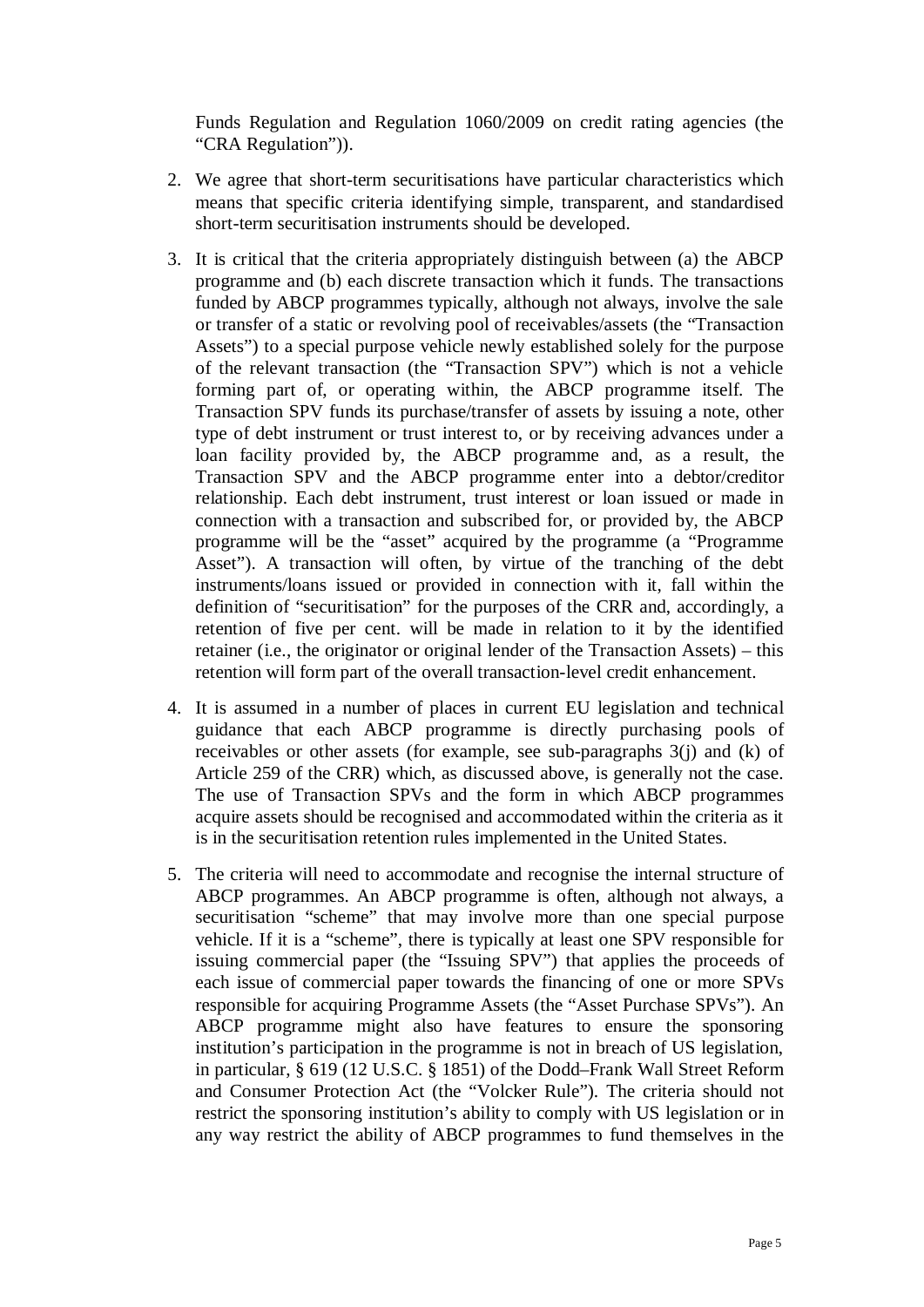US CP market, which is currently the principal source of funding for the majority of market participants.

- 6. The internal payment waterfalls within an ABCP programme will, in addition to the payment of ordinary expense items and hedging payments, provide for the repayment of ABCP in priority to the repayment of the programme-wide credit enhancement provided by the sponsoring institution. The criteria for simple, transparent, and standardised short-term securitisation instruments, while confirming that there will be no tranching of ABCP which is to be issued to investors as a single class, should not restrict the use of payment waterfalls required for the proper internal operation of ABCP programmes.
- 7. The criteria, and the benefits of satisfying them, should reflect the true credit exposure of the investors in ABCP. In circumstances where the ABCP programme benefits from full liquidity and credit support from its sponsoring institution (as required under retention option (a) by Article 5 of the Commission Delegated Regulation 625/2014) and that support is available in all circumstances to be drawn to repay any maturing ABCP, any investor need only make reference to the credit quality of the sponsoring institution as the liquidity and credit support provider in determining its credit exposure to the ABCP programme, rather than the credit quality of the underlying Programme Assets – a point which is already recognised in Recital 64 of the CRR.
- 8. This approach is justifiable because an important distinguishing feature from term bond-based securitisations and the transaction-level credit enhancement provided in relation to any transaction funded by an ABCP programme, is that the programme-wide credit support in any fully supported ABCP programme is provided by way of a commitment given by the sponsoring institution to advance new funding from outside the programme to ensure timely repayment of maturing ABCP and the programme-wide credit support does not rely on the tranching of credit risk to make cashflows from within the ABCP programme available to investors in ABCP on a priority basis. If the criteria identifying simple, transparent, and standardised short-term securitisation requires full liquidity and credit support, there is no reason why the criteria should make reference to the credit profile of the Programme Assets or the underlying transactions as the investors in ABCP should be viewed as holding a corporate exposure to the sponsoring institution.
- 9. Investors in ABCP will, if the sponsoring institution is unable to meet its obligations under the full supported programme-wide credit support, have additional recourse to the Programme Assets. We believe greater consideration should be given to the benefits of the character of ABCP that provides the economic equivalent of dual recourse and the comparisons which can be made between it and covered bonds.
- 10. As with other types of securitisation, we would suggest that the best way to provide legal certainty and the flexibility required to allow the rules to quickly react to the market is to set out principles-based rules in the Level 1 legislation and then set out the details of application in Level 2 technical standards and Level 3 detailed guidance.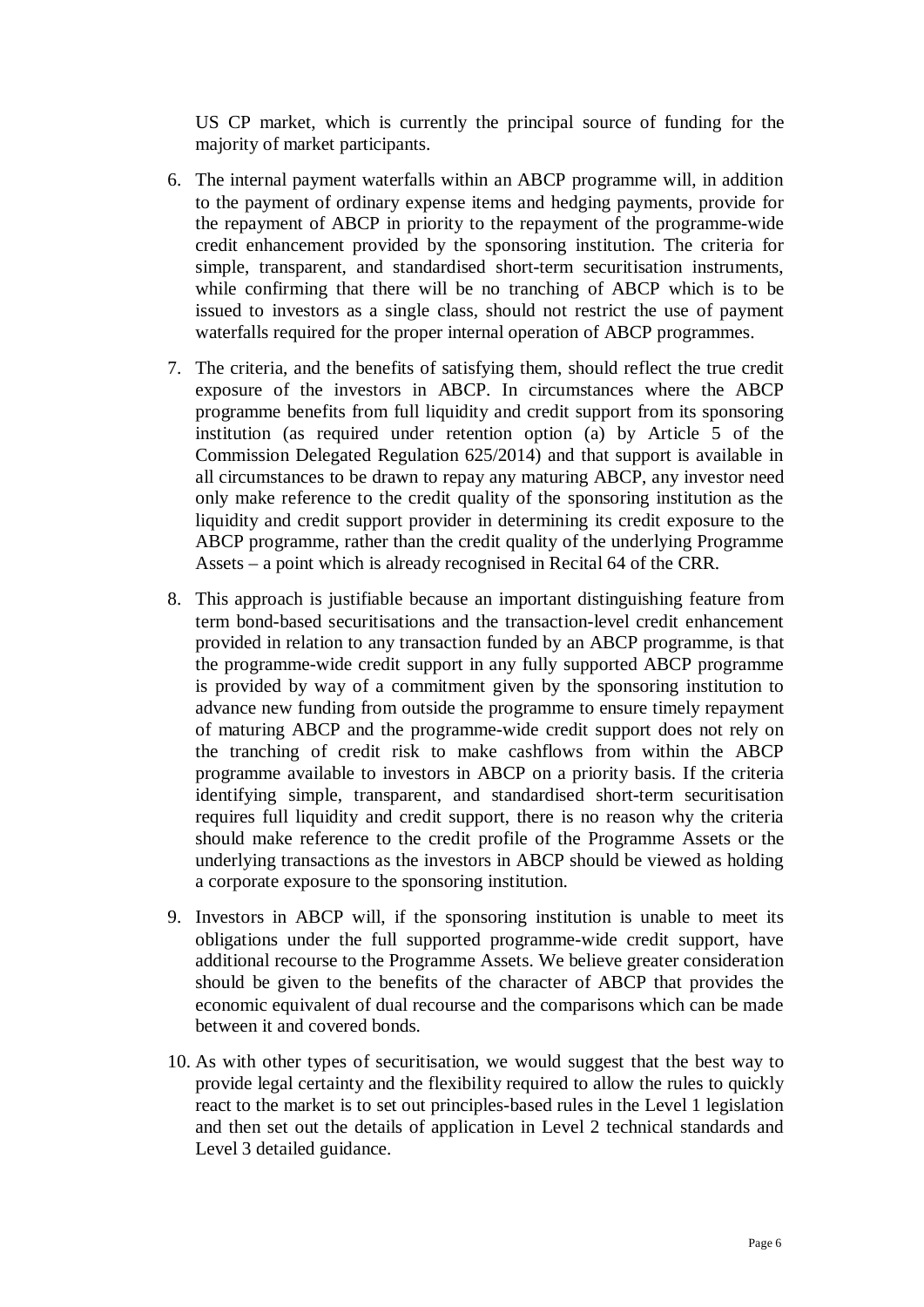# **B. Are there any additional considerations that should be taken into account for short-term securitisations?**

- 1. To encourage the proper functioning of the ABCP market, it is critical that a sponsoring institution's aggregate risk-weighted exposure to its ABCP programme (and, in particular, the relevant Programme Assets), which arises out of its provision of programme-wide credit enhancement, is not determined to be a higher aggregate risk-weighted exposure than if it were to calculate its aggregate exposure to those Programme Assets if held directly on its balance sheet. Transactions are often funded by a club of lenders, a number of which may participate directly "on balance sheet" rather than through a related ABCP programme; any institution that opts to participate by way of its ABCP programme should not be at a disadvantage and subject to more onerous capital requirements because its exposure to the underlying transaction, while identical in terms of risk, arises through its provision of programme-wide credit enhancement rather than as a result of a direct exposure on its balance sheet.
- 2. If separate criteria are set out for the underlying securitisations, we would stress the importance that such criteria should not exclude transactions where receivables are originated in a number of different countries by different entities within a corporate group. This will be important to allow and encourage short-term securitisation as a funding tool for European businesses. Often, when European businesses securitise their trade receivables, they will include receivables originated by a number of different companies within the corporate group across a number of jurisdictions.
- 3. A more general point we would like to make is that to the extent the ABCP programmes and transactions funded by ABCP programmes are intended to be subject to a more appropriate set of disclosure obligations (in particular, to ensure that corporates are not required to disclose sensitive loan-level data containing information on their customer base and business strategy), legislation must be harmonised to ensure consistency with respect to those adjusted obligations (in particular, the CRA Regulation and disclosure and due diligence obligations under the CRR, Articles 52 and 53 of Commission Delegated Regulation 231/2013 (the "AIFM Regulation") and Article 256 of Commission Delegated Regulation 2015/35 (the "Solvency II Delegated Act")).
- 4. We would be happy to discuss our response to Question 2 in further detail with the Commission, if that would be helpful.

# **Question 3:**

# **A. Are there elements of the current rules on risk retention that should be adjusted for qualifying instruments?**

We agree with the comments made in the AFME Response.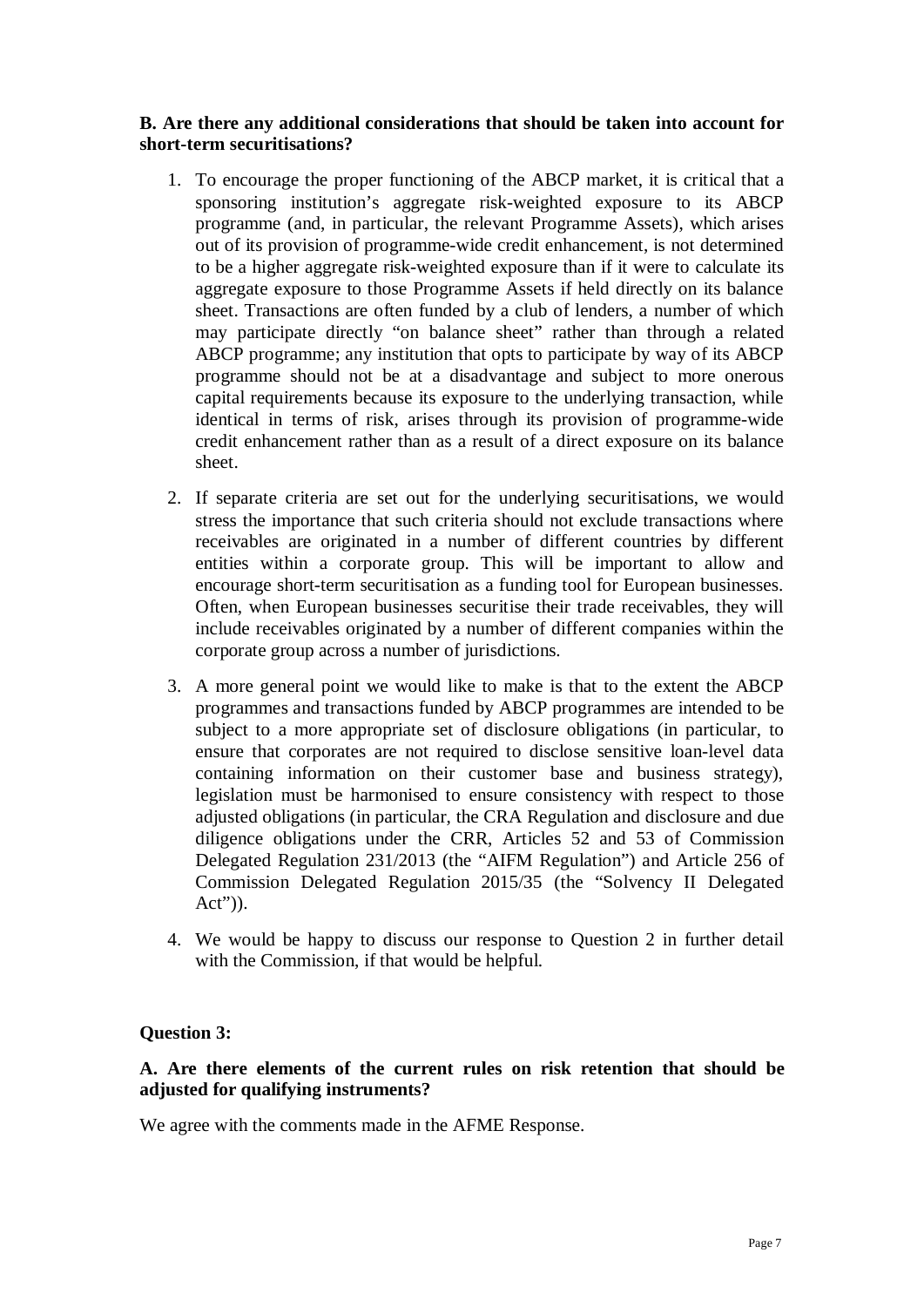**B. For qualifying securitisation instruments, should responsibility for verifying risk retention requirements remain with investors (i.e. taking an "indirect approach")? Should the onus only be on originators? If so, how can it be ensured that investors continue to exercise proper due diligence?**

We agree with the comments made in the AFME Response.

## **Question 4:**

# **A. How can proper implementation and enforcement of EU criteria for qualifying instruments be ensured?**

- 1. In order to develop a European capital market as a source of funding for European businesses, it is important the securities can be issued as quickly and efficiently as possible, while allowing for adequate investor protection. Implementation, enforcement and compliance monitoring of criteria for qualifying securitisations needs to be clear, certain and consistent across the Member States, and must not impede a quick and efficient issuance process.
- 2. Self-attestation by an originator or sponsor of qualification status, through standardised disclosure templates as suggested in the BoE/ECB Response, may offer advantages from a process perspective, provided that investors were content to rely on the originator's or sponsor's certification. However, our understanding from clients is that investors are unlikely to view selfcertification as credible. If this is the case, then self-certification is unlikely to achieve the aims of this initiative.
- 3. One possibility for addressing the credibility issue would be for regulators to play an active role in supervising compliance with the criteria. Alternatively, independent third parties may be able to fill this space by certifying compliant transactions. However, this would raise a number of questions including: (i) whether such certifying bodies would have sufficient capacity to certify transactions in a timely manner; (ii) what processes a certifying body would have to go through to satisfy themselves that a transaction does qualify; (iii) what status such certifying bodies would have (e.g. would they have to be licensed and/or regulated); (iv) ensuring that certifying bodies are free of any conflict of interest; and (v) the consequences of incorrect classification by a certifying body.
- 4. As we see it, there is a real risk that if the onus is placed on investors to determine whether a transaction meets the criteria for qualifying securitisations, the extra burden and cost that this would place on investors would act as a barrier to the development of the securitisation market in Europe and the broadening of the investor base. If this route is followed (which we recommend against), it will be vital that regulators make available timely, active and authoritative assistance to investors in determining the correct treatment of securitisation instruments, including prior to any purchase of such instruments. In order to invest, investors will be interested not only in the treatment of a given instrument in their own hands, but also the treatment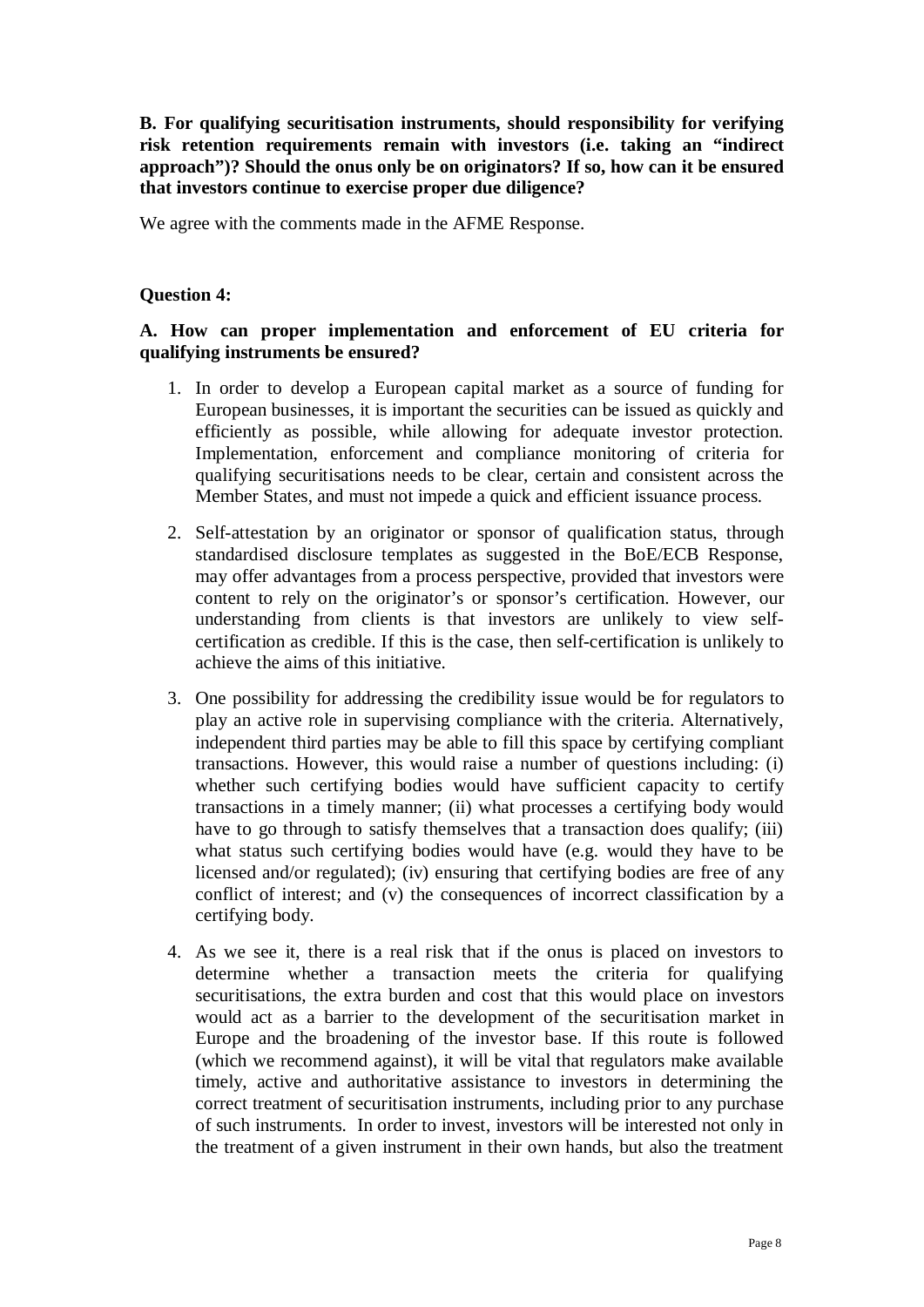of that security in the hands of other prospective investors as this will be an important factor in determining the liquidity and market price of their investment. Regardless of the approach taken, a high degree of regulatory reassurance will be needed to give investors confidence to re-enter the market.

## **B. How could the procedures be defined in terms of scope and process?**

Please see our response to Question 4(A).

### **C. To what extent should risk features be part of this compliance monitoring?**

Please see our response to Question 4(A).

#### **Question 5:**

# **A. What impact would further standardisation in the structuring process have on the development of EU securitisation markets?**

- 1. There are limits to the extent structures can be standardised across the different Member States' jurisdictions. Structures have been developed over many years to accommodate particular national contract, property and insolvency laws. It would be an enormous task to achieve harmonisation of Member States' laws across all of these areas.
- 2. For example, we note that EC Regulation 1346/2000 on insolvency proceedings itself acknowledges the difficulties of widely differing laws across the Member States in Recital 11:

"This Regulation acknowledges the fact that as a result of widely differing substantive laws it is not practical to introduce insolvency proceedings with universal scope throughout the Union. The application without exception of the law of the State of the opening of proceedings would, against this background, frequently lead to difficulties. This applies, for example, to the widely differing national laws on security interests to be found in the Member States."

In the absence of universal insolvency laws, standardised structures are unlikely to be feasible.

3. It should also be noted that there is a limit to what can be achieved without changes being made to the European Treaties. Article 345 of the Treaty on the Functioning of the European Union provides that the Treaties shall in no way prejudice the rules in Member States governing the system of property ownership. This is generally understood to mean that, without the unanimous consent of the Member States, EU legislation cannot change the system of property ownership in any Member State. By way of example, proposals for a common European law on the sale of goods had to exclude from its scope the transfer of title in goods, which had to be left to applicable national law. In endeavouring to produce standard structures for securitisation transactions based on transfers of title to the securitised assets (i.e. excluding synthetic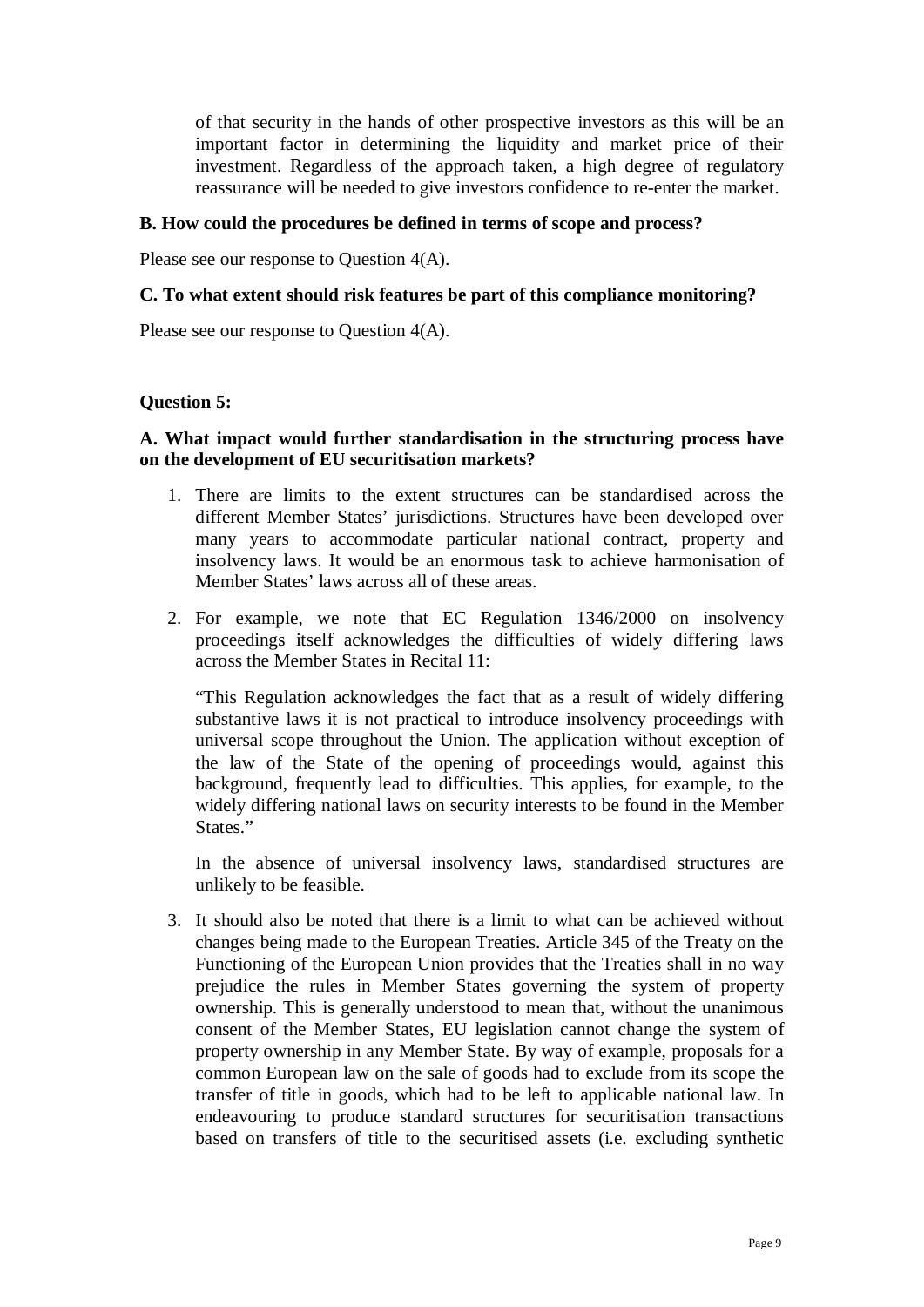securitisations), the limitation in Article 345 poses a challenge. It is an essential part of the securitisation process in "traditional" securitisations (as referred to in Article 243 of the CRR) that title in the securitised debts is effectively transferred, but this can only be judged according to the rules of the applicable national law (whether of an EU Member State or a third country) governing the arrangement under which the transfer of title is to be effected. Given the very different approaches of common and civil law systems to this question (and indeed within those two main legal systems as operated at national level), we consider that the most that could realistically be achieved would be the specification of the outcome to be achieved under applicable national law. As synthetic securitisations achieve a transfer of risk through the medium of contract law rather than property law, there may be more scope to achieve a harmonised approach to the transfer of risk, for example using the established ISDA methodology. Even so, we believe further legal analysis would be required.

4. There is a real danger that getting bogged down in a process to standardise structures across Europe would distract from more immediate and efficient ways to revitalise the European securitisation market and could end up paralysing the market. We would query whether any possible benefits from standardising the structuring process across Europe would be worth the likely high costs of the process required to achieve standardisation.

# **B. Would a harmonised and/or optional EU-wide initiative provide more legal clarity and comparability for investors? What would be the benefits of such an initiative for originators?**

We do not think this should be pursued, for the reasons set out in our response to Question 5(A).

**C. If pursued, what aspects should be covered by this initiative (e.g. the legal form of securitisation vehicles; the modalities to transfer assets; the rights and subordination rules for noteholders)?**

We do not think this should be pursued, for the reasons set out in our response to Question 5(A).

# **D. If created, should this structure act as a necessary condition within the eligibility criteria for qualifying securitisations?**

We do not think this should be pursued, for the reasons set out in our response to Question 5(A).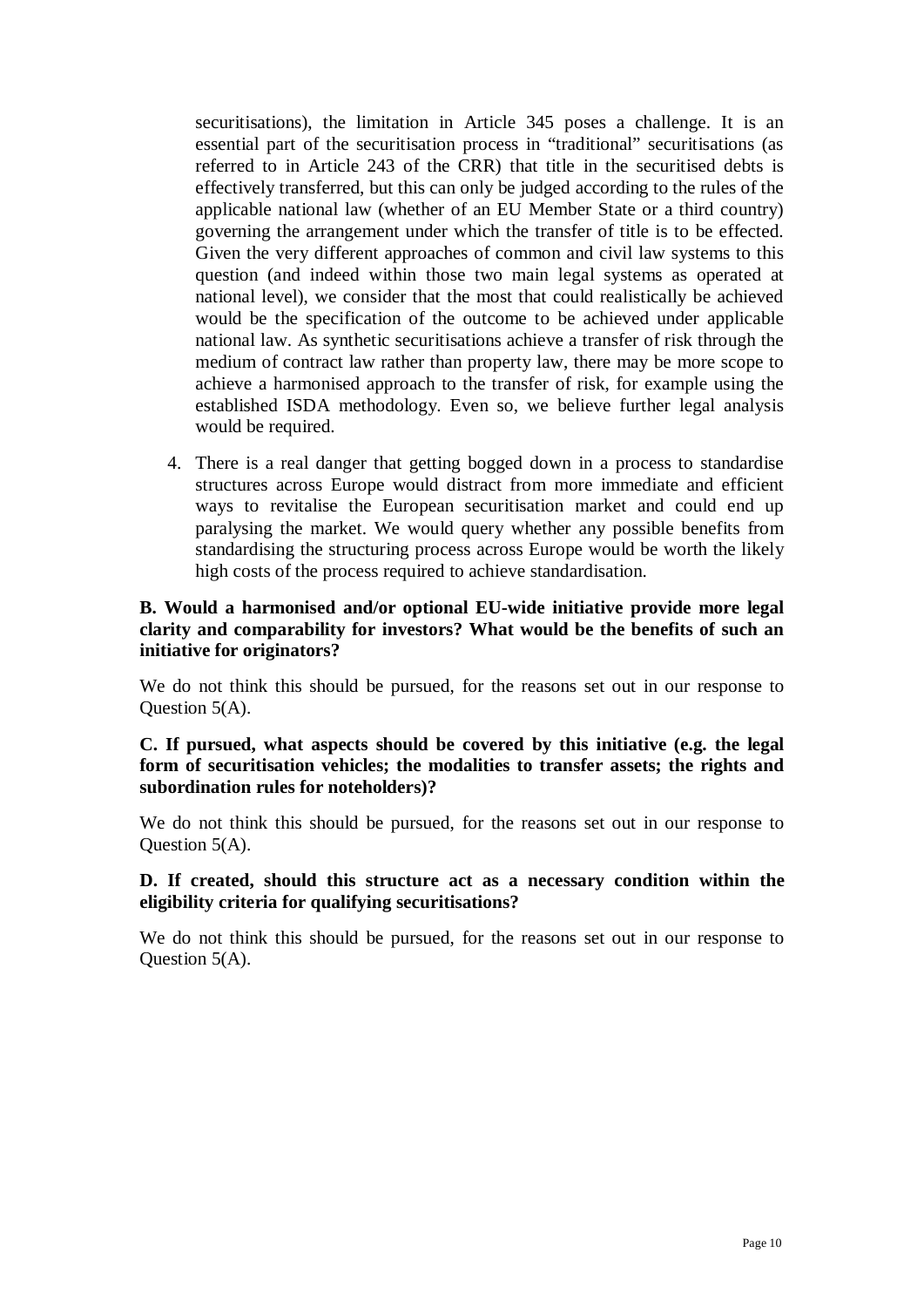## **Question 6:**

**A. For qualifying securitisations, what is the right balance between investors receiving the optimal amount and quality of information (in terms of comparability, reliability, and timeliness), and streamlining disclosure obligations for issuers/originators?**

We agree with the comments made in the AFME Response and would add the following comments:

- 1. We can see the advantages from a process perspective of greater harmonisation in data reporting. We would note, however, that there will always need to be some flexibility in the requirements to accommodate differences between the characteristics of different asset pools. For example, we understand from clients that loan level data may not be very helpful for highly granular asset classes such as credit card receivables; the vast quantity of data is not easy to analyse and providing such data can cause problems such as crashing websites. Pool level data is likely to be more helpful for these sorts of asset classes. Therefore, it is important that any rules in this area are not overly-prescriptive.
- 2. In the context of providing loan level data in relation to consumer debts, the addition of a safe harbour for securitisations to Directive 95/46/EC (the "Data Protection Directive") would be helpful. While well-written contracts between originators and customers can generally resolve such issues, as noted by AFME's response to questions 16(C) and 16(D), securitisation is often not the primary consideration when such contracts are drafted. Accordingly, there are still occasions when assets that would otherwise be ideally suited to securitisation cannot comply with the requirement to supply loan level data to investors. An appropriate exemption for such disclosures from the Data Protection Directive would assist in making such assets securitisable.
- 3. We also agree that where legally possible (subject to relevant data protection laws), investors and potential investors in public securitisation transactions should be given access to transaction documents on a consistent basis.
- 4. As set out in the AFME Response, we note that there are already comprehensive disclosure requirements for securitisations set out in the CRR, the AIFM Regulation and the Solvency II Delegated Act, and being introduced under Article 8b of the CRA Regulation. We would call for a single standard and mechanism of disclosure to be implemented via the various sets of rules.
- 5. It is important that private securitisation transactions are treated differently to public transactions when setting requirements for disclosure. As set out in detail in the AFME Response, private transactions are very different in nature to public transactions. The relationship between the originator and the investor tends to be much closer and interactive in a private transaction and investors typically have access to more information than in a public transaction, so it would be unnecessary to set the same disclosure requirements for private transactions as for public transactions. It would also be unsuitable to do so; we understand from clients that use private securitisations for funding that they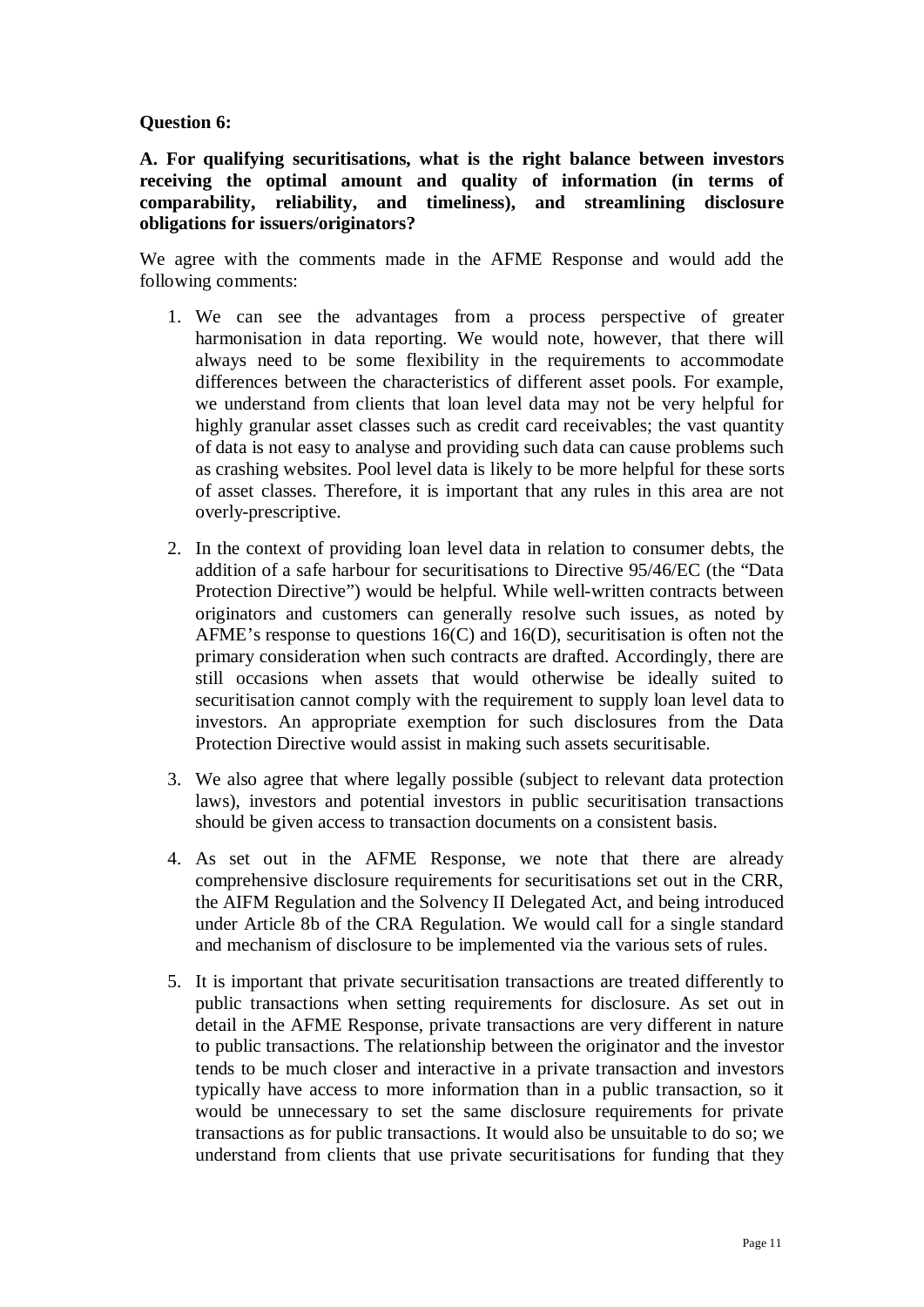would have significant reservations about entering into a transaction which would result in them having to publicly disclose data which may disclose their business strategy or other business-sensitive information to the market.

# **B. What areas would benefit from further standardisation and transparency, and how can the existing disclosure obligations be improved?**

Please see our response to Question 6(A).

**C. To what extent should disclosure requirements be adjusted – especially for loan-level data – to reflect differences and specificities across asset classes, while still preserving adequate transparency for investors to be able to make their own credit assessments?**

Please see our response to Question 6(A).

#### **Question 7:**

**A. What alternatives to credit ratings could be used, in order to mitigate the impact of the country ceilings employed in rating methodologies and to allow investors to make their own assessments of creditworthiness?**

This is primarily a commercial question for market participants other than legal counsel and accordingly we make no comment.

**B. Would the publication by credit rating agencies of uncapped ratings (for securitisation instruments subject to sovereign ceilings) improve clarity for investors?**

This is primarily a commercial question for market participants other than legal counsel and accordingly we make no comment.

## **Question 8:**

**A. For qualifying securitisations, is there a need to further develop market infrastructure?**

We agree with the comments made in the AFME Response.

**B. What should be done to support ancillary services? Should the swaps collateralisation requirements be adjusted for securitisation vehicles issuing qualifying securitisation instruments?**

We agree with the comments made in the AFME Response.

#### **C. What else could be done to support the functioning of the secondary market?**

We agree with the comments made in the AFME Response.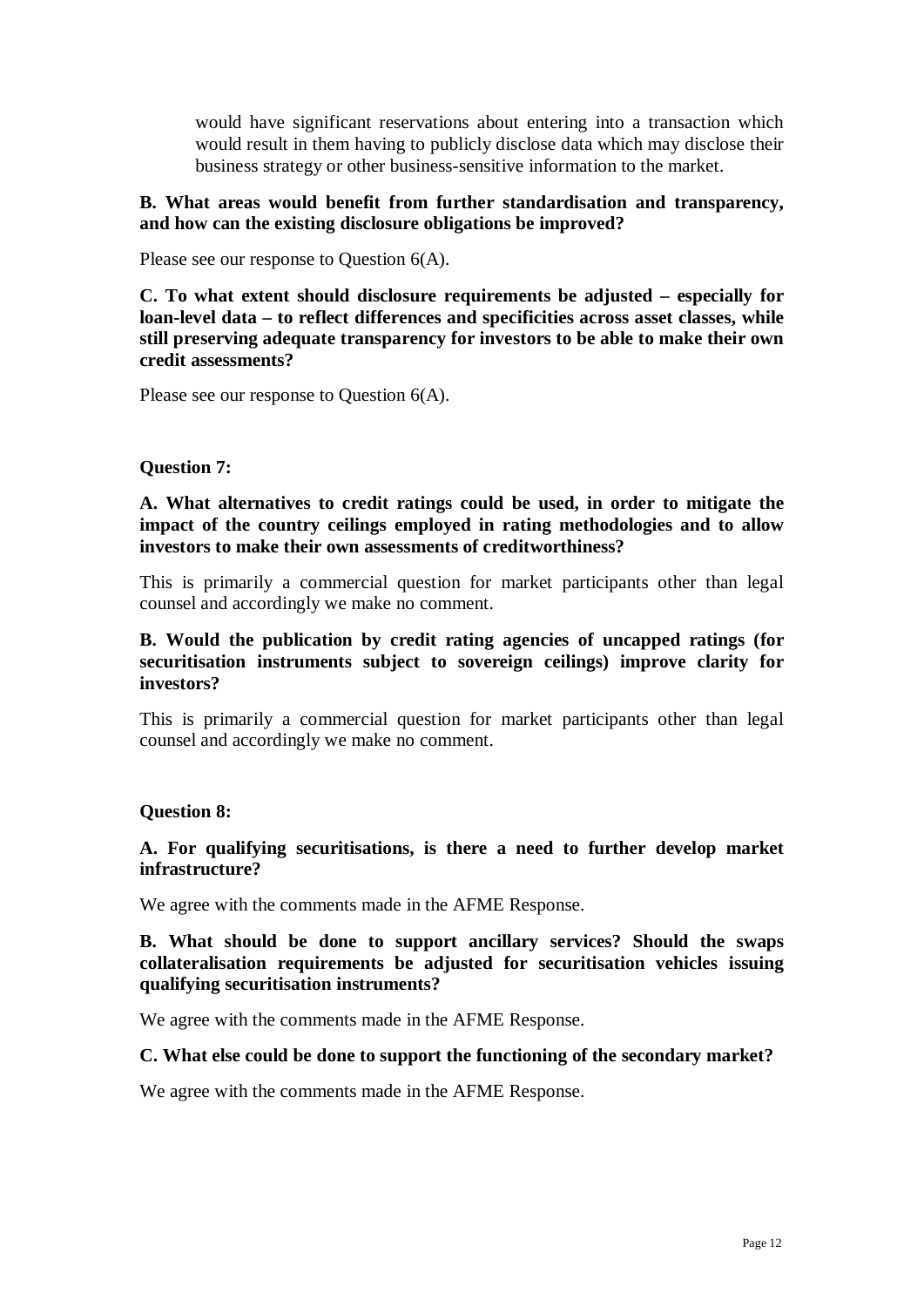### **Question 9:**

# **With regard to the capital requirements for banks and investment firms, do you think that the existing provisions in the Capital Requirements Regulation adequately reflect the risks attached to securitised instruments?**

This is primarily a commercial question for market participants other than legal counsel and accordingly we make no comment.

## **Question 10:**

**If changes to EU bank capital requirements were made, do you think that the recent BCBS recommendations on the review of the securitisation framework constitute a good baseline? What would be the potential impacts on EU securitisation markets?**

This is primarily a commercial question for market participants other than legal counsel and accordingly we make no comment.

#### **Question 11:**

**How should rules on capital requirements for securitisation exposures differentiate between qualifying securitisations and other securitisation instruments?**

This is primarily a commercial question for market participants other than legal counsel and accordingly we make no comment.

#### **Question 12:**

## **Given the particular circumstances of the EU markets, could there be merit in advancing work at the EU level alongside international work?**

We agree with the comments made in the AFME Response.

#### **Question 13:**

## **Are there wider structural barriers preventing long-term institutional investors from participating in this market? If so, how should these be tackled?**

We agree with the comments made in the AFME Response.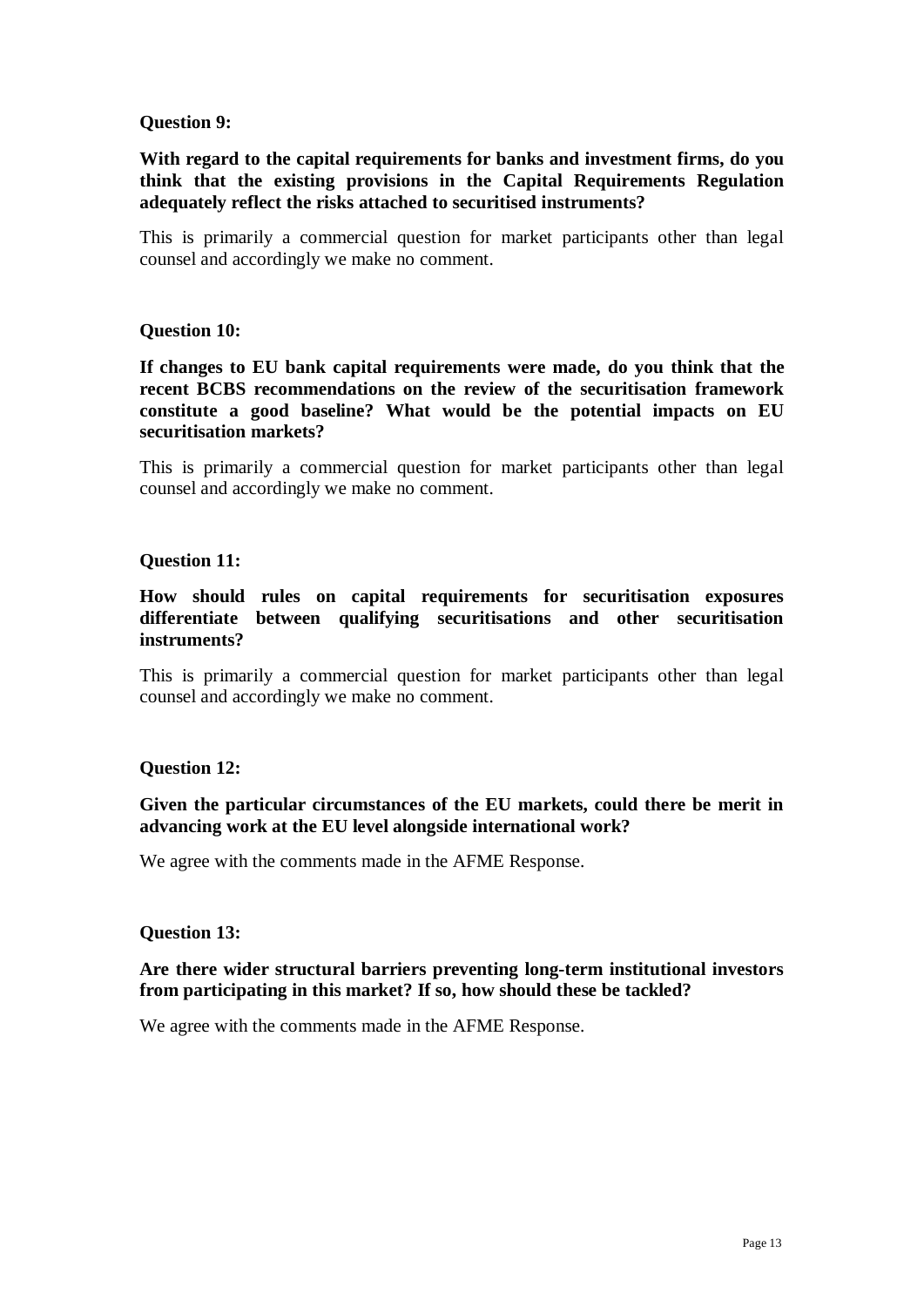# **Question 14:**

# **A. For insurers investing in qualifying securitised products, how could the regulatory treatment of securitisation be refined to improve risk sensitivity? For example, should capital requirements increase less sharply with duration?**

We agree with the comments made in the AFME Response. In particular we understand that the differential capital treatment of covered bonds and securitisations is an important consideration in determining investment in such instruments by insurers.

# **B. Should there be specific treatment for investments in non-senior tranches of qualifying securitisation transactions versus non-qualifying transactions?**

On the assumption that the regulatory treatment should reflect the assessment of risk involved, it should follow that non-senior tranches of qualifying securitisations and all tranches of non-qualifying securitisations should not be subject to a blanket single treatment which may be inappropriate, and that senior tranches of non-qualifying securitisations should not *ipso facto* be incapable of obtaining a more favourable capital treatment than junior tranches of qualifying securitisations.

# **Question 15:**

## **A. How could the institutional investor base for EU securitisation be expanded?**

We agree with the comments made in the AFME Response.

# **B. To support qualifying securitisations, are adjustments needed to other EU regulatory frameworks (e.g. UCITS, AIFMD)? If yes, please specify.**

We agree with the comments made in the AFME Response.

## **Question 16:**

# **A. What additional steps could be taken to specifically develop SME securitisation?**

We agree with the comments made in the AFME Response and also note that if the Commission wishes to encourage securitisation of loans to SMEs in the near future, consideration needs to be given to permitting some forms of synthetic securitisation to qualify as simple, transparent and standardised. In our experience, most, if not all, securitisations of SME loans have used synthetic structures. SME loans are routinely securitised using synthetic techniques because of the difficulties associated with traditional securitisation of such assets such as restrictions on assignment or other reasons why it is preferable for the lender and the borrower to maintain their direct contractual relationship. These reasons should not prevent the lender from releasing capital by transferring the credit risk. In our view, the general foundation criteria for simple, transparent and standardised securitisations should be designed to allow certain types of synthetic securitisation to qualify.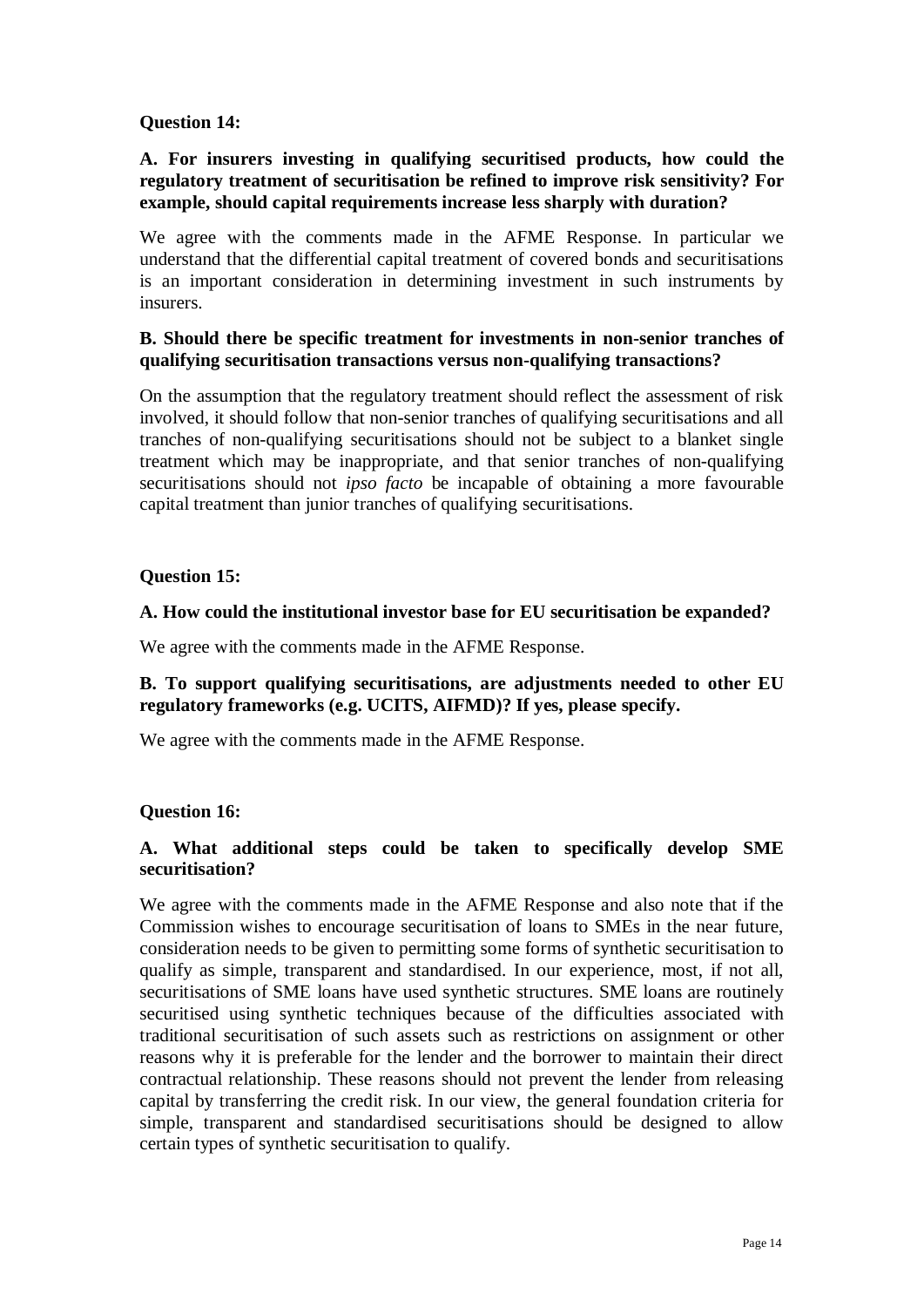**B. Have there been unaddressed market failures surrounding SME securitisation, and how best could these be tackled?**

Please see our response to Question 16(A).

**C. How can further standardisation of underlying assets/loans and securitisation structures be achieved, in order to reduce the costs of issuance and investment?**

Please see our response to Question 16(A).

**D. Would more standardisation of loan level information, collection and dissemination of comparable credit information on SMEs promote further investment in these instruments?**

Please see our response to Question 16(A).

#### **Question 17:**

**To what extent would a single EU securitisation instrument applicable to all financial sectors (insurance, asset management, banks) contribute to the development of the EU's securitisation markets? Which issues should be covered in such an instrument?**

We agree with the comments made in the AFME Response and would also make the following comments:

- 1. While changes to the existing rules to make them more consistent would be helpful, we do not think it is necessary to put in place a single EU securitisation regulation. There is a real danger that getting bogged down in the process to develop a new body of rules would distract from more immediate and efficient ways to revitalise the European securitisation market, such as making regulatory capital treatment more appropriate and streamlining regulatory burden, and could create a level of uncertainty that hinders growth in the market in the short-term.
- 2. It would be helpful to ensure that existing rules are implemented consistently by national competent authorities across the EU. It appears that in some cases where harmonisation has occurred at the European level, "gold plating" still occurs at the national level. A key example of this is the European significant risk transfer regime, where many inconsistencies exist among different member states in its application, despite guidelines already issued by the European authorities.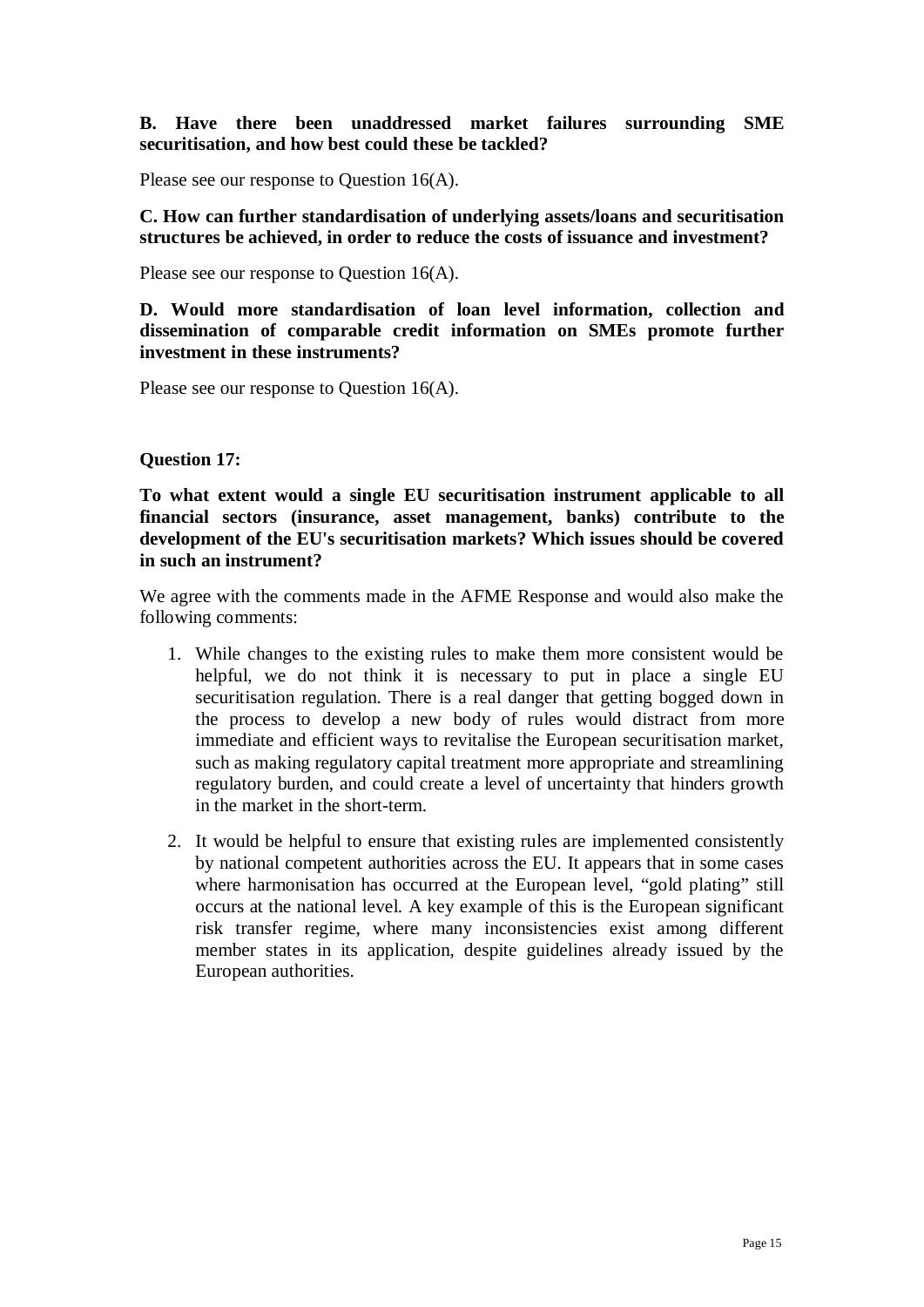# **Question 18**

# **A. For qualifying securitisation, what else could be done to encourage the further development of sustainable EU securitisation markets?**

We have no further comments to make in addition to those we have made in response to previous questions.

**B. In relation to the table in Annex 2 are there any other changes to securitisation requirements across the various aspects of EU legislation that would increase their effectiveness or consistency?**

We have no further comments to make in addition to those we have made in response to previous questions.